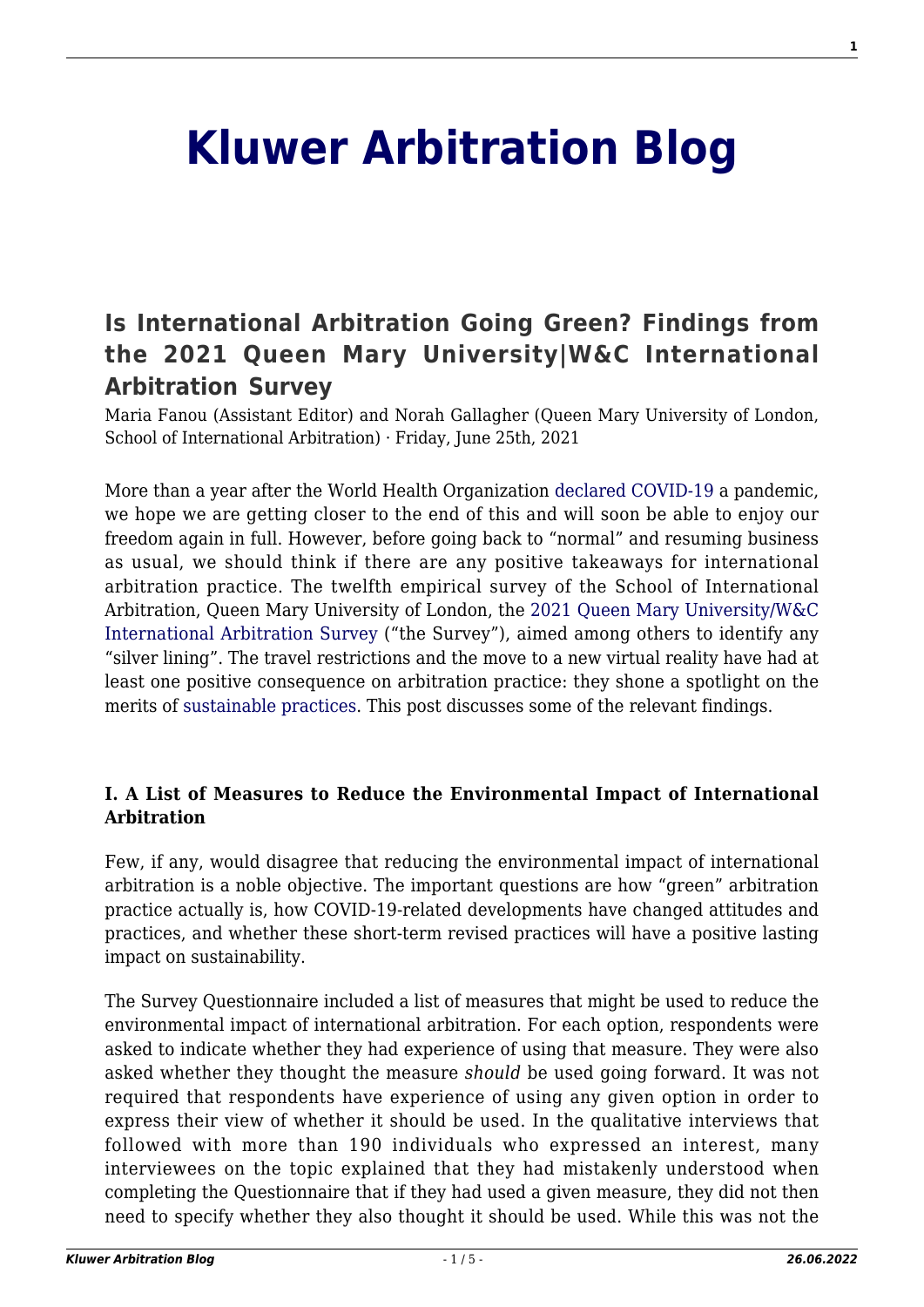case for all respondents, the findings from this question (see Chart below) must be assessed in light of this clarification.



#### **II. Embracing paperless practices**

As the data shows, the most commonly used measures among the Survey respondents concerned paperless practices. "Production of documents in electronic rather than hard-copy form in document production exercises", "submissions, evidence and correspondence in electronic format rather than in hard copy" and "use of electronic rather than hard-copy hearing bundles" were chosen by around half of the respondents (55%, 51% and 48% respectively). All three options also ranked highly as measures that respondents felt should be used (between 38% and 40% in each case).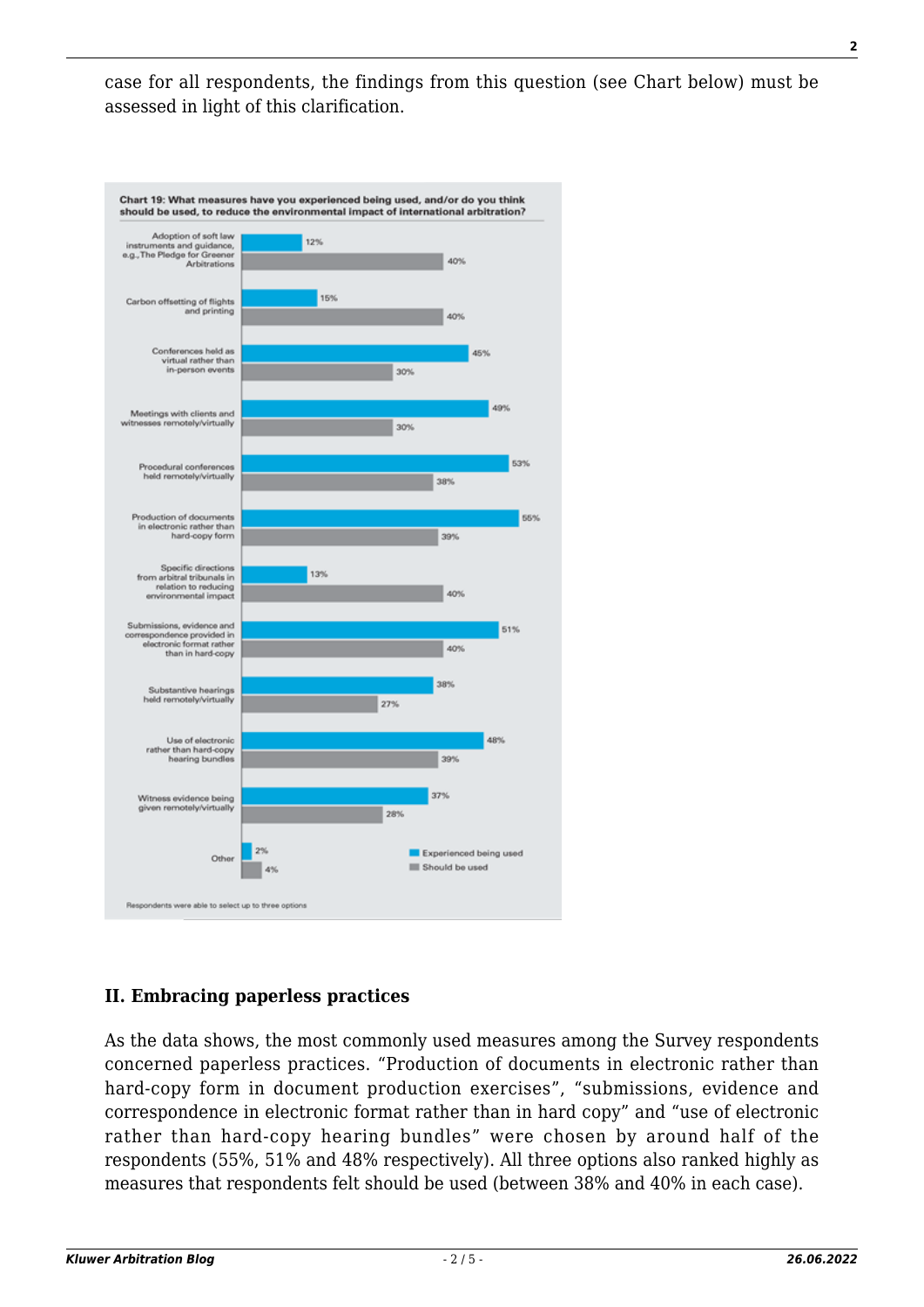This preference towards more paperless practices was also confirmed in the qualitative interviews (see also Survey Report, p. 35). Several users emphasised the importance of electronic exchanges. Relatedly, in response to another question, respondents indicated that they would be most willing to do without "unlimited length of written submissions" if this would make their arbitration cheaper or faster. Such page-limits were also viewed as a means to print less. Although all interviewees embraced the positive environmental impact, they often focused more on the cost and efficiency of the arbitration rather than on the environmental benefit of such approaches.

These findings suggest that the time is ripe for a shift to adopting paperless practices by default. Going paperless should be an opt-out rule as electronic communications, filings, and bundling could reduce the material waste in arbitral proceedings. Parties in a given arbitration can choose whether or not to print documents, rather than having to print multiple copies of hearing bundles.

It seems that several arbitral institutions have moved in this direction. For example, the most recent 2020 LCIA Rules, provide for electronic communications as a default (Article 4 in relation to requests of arbitration and the response thereto, as well as to any written communication). In the same vein, the new 2021 ICC Rules have shifted to electronic filing, in addition to the express provision for the possibility of remote hearings (Article 26). Since 2019, SCC arbitrations have been administered on the SCC platform. During the pandemic the SCC also offered an ad hoc platform, which was provided free of charge. ICSID has also been a pioneer in remote administration of arbitrations. In March 2020, it announced that electronic filings would be the default procedure. It expressly linked this decision to its 'ongoing commitment to leverage information technology to make its proceedings more efficient and environmentally friendly'.

#### **III. Guidance from Tribunals and Soft Law Instruments**

'Specific directions from arbitral tribunals in relation to reducing environmental impact' is a measure with which only 13% of respondents declared to have experienced. Nevertheless, 40% of respondents said that such directions should be used. This indicates users expect tribunals to promote greener arbitration practices.

The Survey results indicate a widespread need for more guidance. The 'adoption of soft law instruments' (such as the Green Pledge) was chosen as a measure that should be used by 40% of respondents. The merits and demerits of soft law instruments is an often-debated issue (see also on the Blog's coverage here). Interviews also reflected the divergence of views and the difficulty in striking a balance between the need for guidance, on the one hand, and the avoidance of over-regulation through soft law on the other.

Be that as it may, the message seems clear: more concrete guidance is welcome. Such guidance may come from arbitral tribunals, arbitral institutions and their rules, counsel but also other actors, such as service providers and hearing centers. For **3**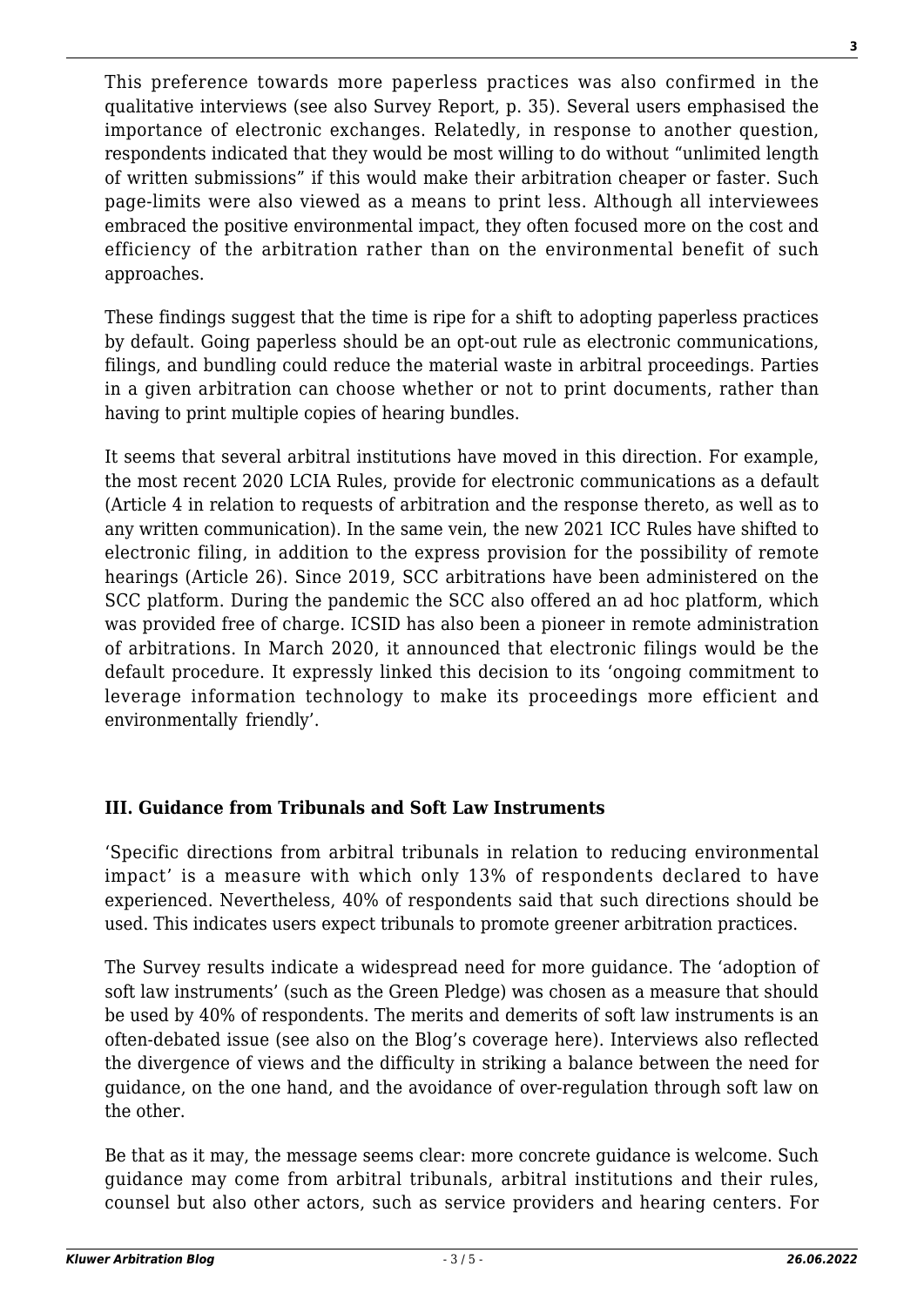instance, hearing centers could link environmentally-friendly practices (e.g., use less plastic in disposable items) to a cost reduction (see e.g., the suggestions in the [Framework and Green Protocols, Campaign for Greener Arbitrations](https://www.greenerarbitrations.com/green-protocols/complete-set) which was [signed](https://www.hkiac.org/news/hkiac-signs-green-pledge-supports-green-protocols) by the HKIAC). Going green cannot be an abstract wish, but must be translated to specific choices throughout the arbitral process.

#### **IV. Remote Interactions: Think Before You Travel?**

The choice of a virtual rather than an in-person interaction has an impact on sustainability. 'Procedural conferences held via telephone conference, videoconference or virtual hearing rooms', 'meetings with clients and witnesses via telephone conference', 'video-conference or virtual hearing rooms rather than in person', 'substantive hearings held via video conference or virtual hearing rooms' and 'witness evidence being given via video conference or virtual hearing rooms' were all measures that significant numbers of respondents both reported having experienced and thought should be used. In addition, 34% of respondents identified 'less environmental impact' as a main advantage of virtual hearings. Only 24% of respondents, however, indicated that 'environmental sustainability' is a factor that would make them more likely to choose a virtual rather than in-person format for hearings post-COVID-19.

This last finding is another indication that environmental considerations are a welcome side-effect but not the determinant factor behind the choice between an inperson or a remote interaction (a hearing or another remote interaction). Interviews also confirmed that, although the environmental benefits of remote participation were recognised, this was not the primary motivation behind the decision on whether interactions should be remote or in person. Making the arbitration proceeding cheaper and faster emerged as a perennially important consideration.

If travel in a particular case is unavoidable, one should at least think about the ways in which the environmental impacts can be minimized. As suggested elsewhere, there are ways to reduce the environmental impact by, for example, traveling by train or choosing airlines on the basis of their carbon-efficiency. This is an achievable goal. Nevertheless, the Survey findings show that we are not there yet: only 15% of respondents had experience with 'carbon offsetting of flights,' but 40% think that this is a measure that should be used.

### **V. Concluding Remarks**

Although it has been a long time since 'greener' international arbitration has emerged as a trend, the pandemic may prove to be the opportunity to embrace more ambitious sustainable practices. We hope that these positive changes will remain after the pandemic recedes. After all, going paperless and sustainable travel are not only efficient and cost-effective but also the right thing to do for the sake of the environment. In light of urgent action on climate change being taken across all sectors, the arbitration community must also adapt.

**4**